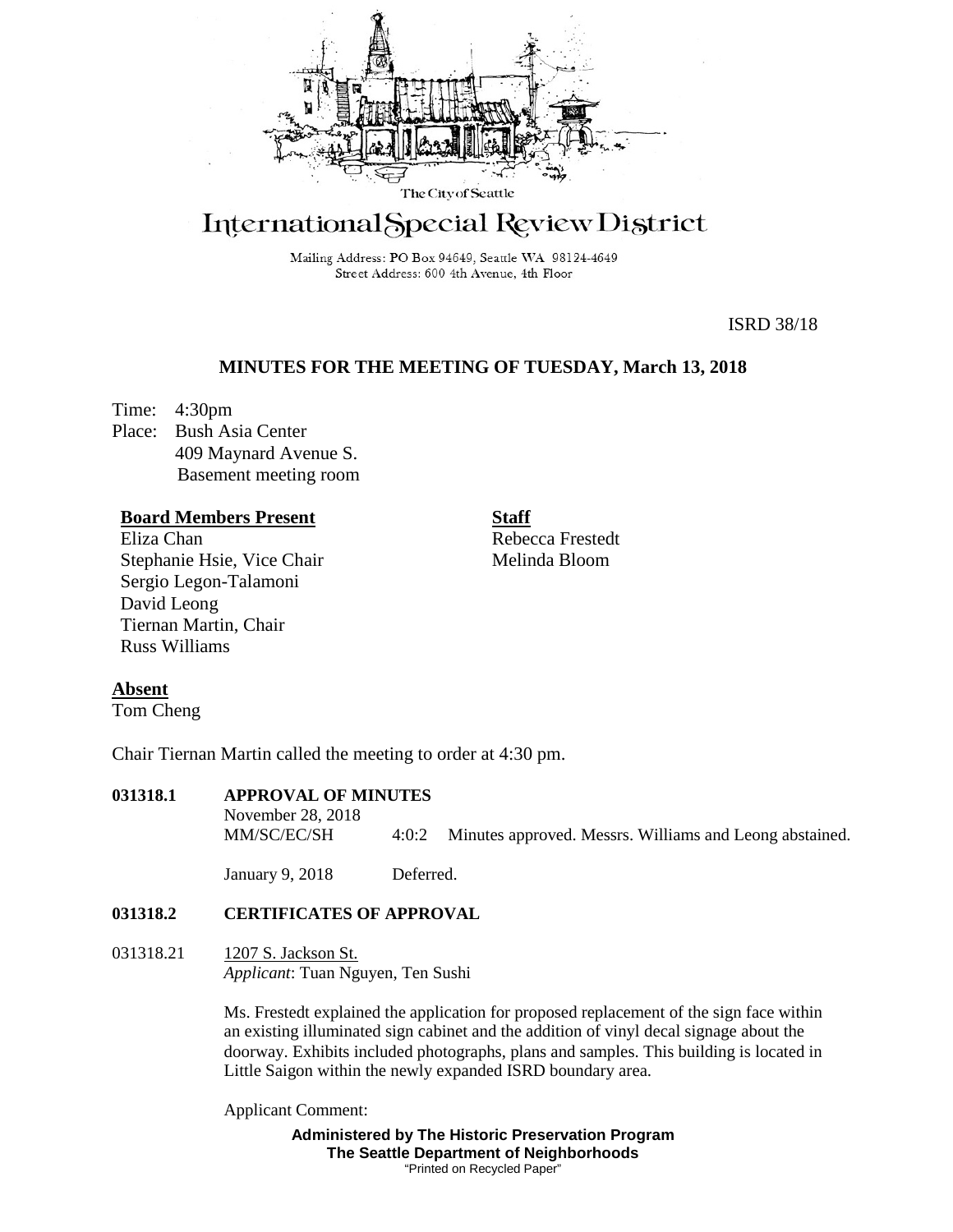In response to a question, Tuan Nguyen, manager for Ten Sushi, said they will sell alcohol, including sake.

Public Comment: There was no public comment.

Board Discussion:

Mr. Martin said the sign is appropriate; he noted the inclusion of Asian characters, which the Board supports.

Action: I move that the International Special Review District Board recommend approval of a Certificate of Approval for signage, as proposed.

The Board directs staff to prepare a written recommendation of approval, based on consideration of the application submittal and Board discussion at the March 13, 2018 public meeting, and forward this written recommendation to the Department of Neighborhoods Director.

The proposed signage meets the following sections of the **International Special Review District Ordinance and** a**pplicable Design Guidelines:**

#### **Design Guidelines for Signs**

#### **SMC 23.66.338 - Signs**

#### **Secretary of the Interior Standards**

**#9.** New additions, exterior alterations, or related new construction shall not destroy historic materials that characterize the property. The new work shall be differentiated from the old and shall be compatible with the massing, size, scale, and architectural features to protect the historic integrity of the property and its environment.

**#10.** New additions and adjacent or related new construction shall be undertaken in such a manner that if removed in the future, the essential form and integrity of the historic property and its environment would be unimpaired.

MM/SC/SLT/EC 6:0:0 Motion carried.

031318.22 504 5<sup>th</sup> Ave. S., Suite  $107B -$ Publix *Applicant:* Ryan Suddendorf, Evergreens

> Ms. Frestedt explained the proposed establishment of use for a restaurant/café and installation of signage consisting of two (2) rectangular cabinet blade signs featuring white neon (dimensions: 2'10"w x 1'10"h); one (1) round sign, with clear plastic backing, vinyl graphics and neon lettering (dimensions: 3'x'3) and vinyl decal lettering on the entrance doors. She noted proposed installation of frosted window film in the lower half of two of the windows on the east façade, for screening purposes. One of the windows will include the Evergreens logo in white vinyl. Exhibits included plans, photographs and samples. The historic Publix Hotel was constructed in 1927. It is a contributing building located within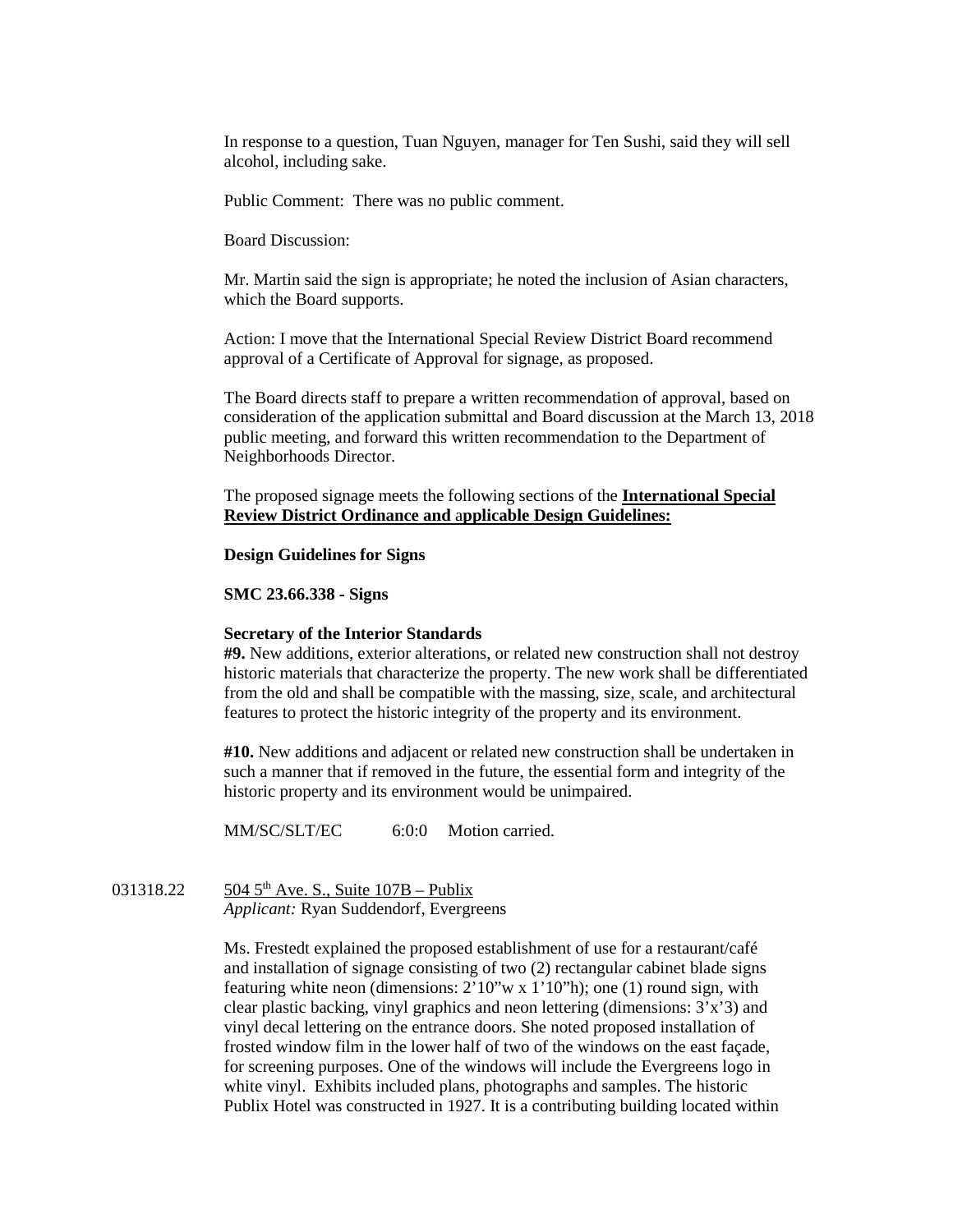the Asian Design Character District. A Certificate of Approval for use and signage for Dough Zone and Great State Burger, which are in the new addition, were approved in 2017. The building has a sign plan, which determines the size and location of signage. This restaurant is part of a chain that has locations throughout the city. It is the staff opinion that round window sign as proposed (3' x 3') is out of scale with the size of the window area and not characteristic of other window signs in the District. Further, as proposed, it exceeds the building sign plan, which allows for a maximum sign size of 24" x 36". Staff recommends a reduction of the window sign to adhere to the building's sign plan.

Applicant Comment:

Ryan Suddendorf provided an overview of the business which started downtown and will expand to Pioneer Square and International Special Review District. Regarding 'formula fast food' he said that while they share the menu throughout, although each restaurant is designed to fit into the neighborhood. He said one wall will have 'Evergreens' in multiple Asian languages. He proposed frosted vinyl in two windows on the east façade to hide the dish pit/washing area; only the lower portions of the windows will be frosted up to the 67" high mullion height. He said they want to keep the line of sight open and to allow light to come in. He said the line of sight front to back will be retained. He said they will keep as much window open as possible to capture light. He said green vinyl is on the windows during the building out. It's temporary and will come down. He said there are two entrances and they are not sure which will be the main entrance; they plan to put vinyl signage on doors. He said they received their construction permit; they estimate opening by end of May.

Mr. Leong asked if they will install hoods.

Mr. Suddendorf said they won't have stoves or oven; they use Instapots to cook grains and everything else is refrigerated.

Mr. Martin said the neon sign exceeds building sign plan.

Mr. Suddendorf said the landlord originally thought 36" would comply. He has decided tp revise the sign to 24" x 26" to meet the Guidelines; they want to be compliant.

Ms. Hsie asked about mounting.

Mr. Suddendorf said there will be a box for the blade sign with 4" x 4" plate, similar to Dough Zone sign. He said penetration will be through storefront. Conduit will run through bracket arm and there will be no exposed conduit.

Ms. Chan asked if they will have translated text on exterior.

Mr. Suddendorf said it is a good idea and they can do that; they hope to have the menu translated.

Ms. Chan said she has interpreter contacts.

Public Comment: There was no public comment.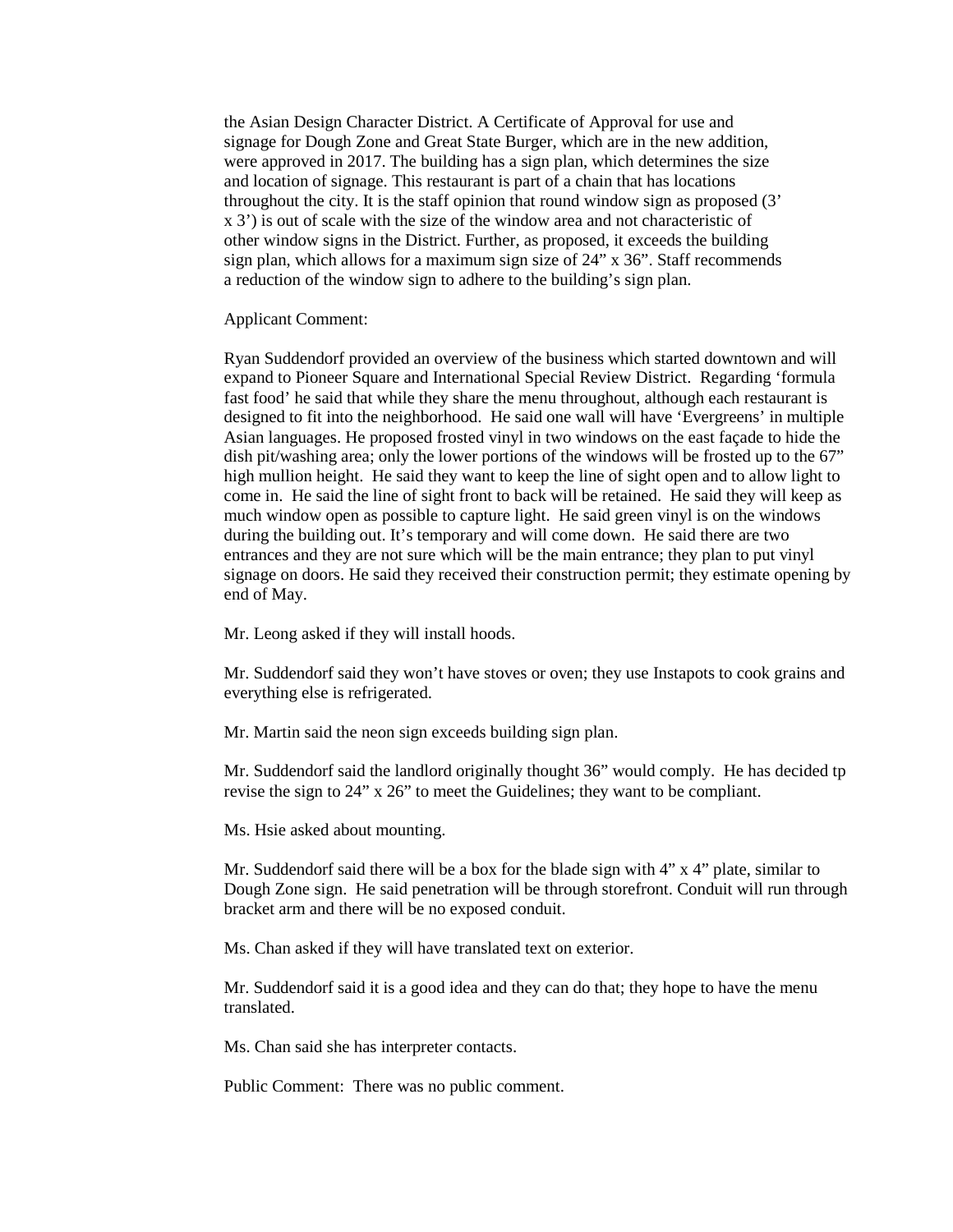Board members noted the film will be on less than 50% of the windows on the elevation and meets the transparency requirement.

Mr. Martin reiterated that the applicant reduced the circular neon 24".

Ms. Hsie appreciated the consideration of adding multiple Asian languages to the film and said it makes it more visually interesting. She appreciated the reduction in size of neon sign. She asked if they had considered translating the business name, as well.

Mr. Suddendorf said he and the landlord, discussed that. Because it would be difficult to pick which Asian language to use, they will keep signage in English on exterior.

Ms. Hsie said the applicant has done a good job speaking to landlord, who is part of this community. She said the layout was well-received and noted the graphics, signage is welcomed. She noted the visibility of different languages. She said this is unique to this district, unique to the space; it is not a rigid plan. It is not formula fast food.

In response to a question from the Board, Mr. Suddendorf said they confirmed that the proposal meets National Parks Service requirements.

Action: I move that the International Special Review District Board recommend approval of a Certificate of Approval for use, signage and design, *conditional upon the applicant submitting a rendering showing the reduction of the neon sign and revised graphics for window film on the east façade, for final review by staff.* 

The Board directs staff to prepare a written recommendation of approval, with conditions, based on consideration of the application submittal and Board discussion at the March 13, 2018 public meeting, and forward this written recommendation to the Department of Neighborhoods Director.

This action is based on the **following applicable sections of the International Special Review District Ordinance and District Design Guidelines:** 

**SMC 23.66.030 – Certificates of approval – Application, review and appeals**

**SMC 23.66.324 – Uses subject to special review** 

**SMC 23.66.336 – Exterior building finishes**

- **A. General Requirements**
- **B. Asian Design Character District**
- **4. Transparency**

**SMC 23.66.338 – Signs** 

## **District Design Guidelines for Signs**

#### **Secretary of the Interior's Standards:**

**#9.** New additions, exterior alterations, or related new construction shall not destroy historic materials that characterize the property. The new work shall be differentiated from the old and shall be compatible with the massing, size, scale, and architectural features to protect the historic integrity of the property and its environment.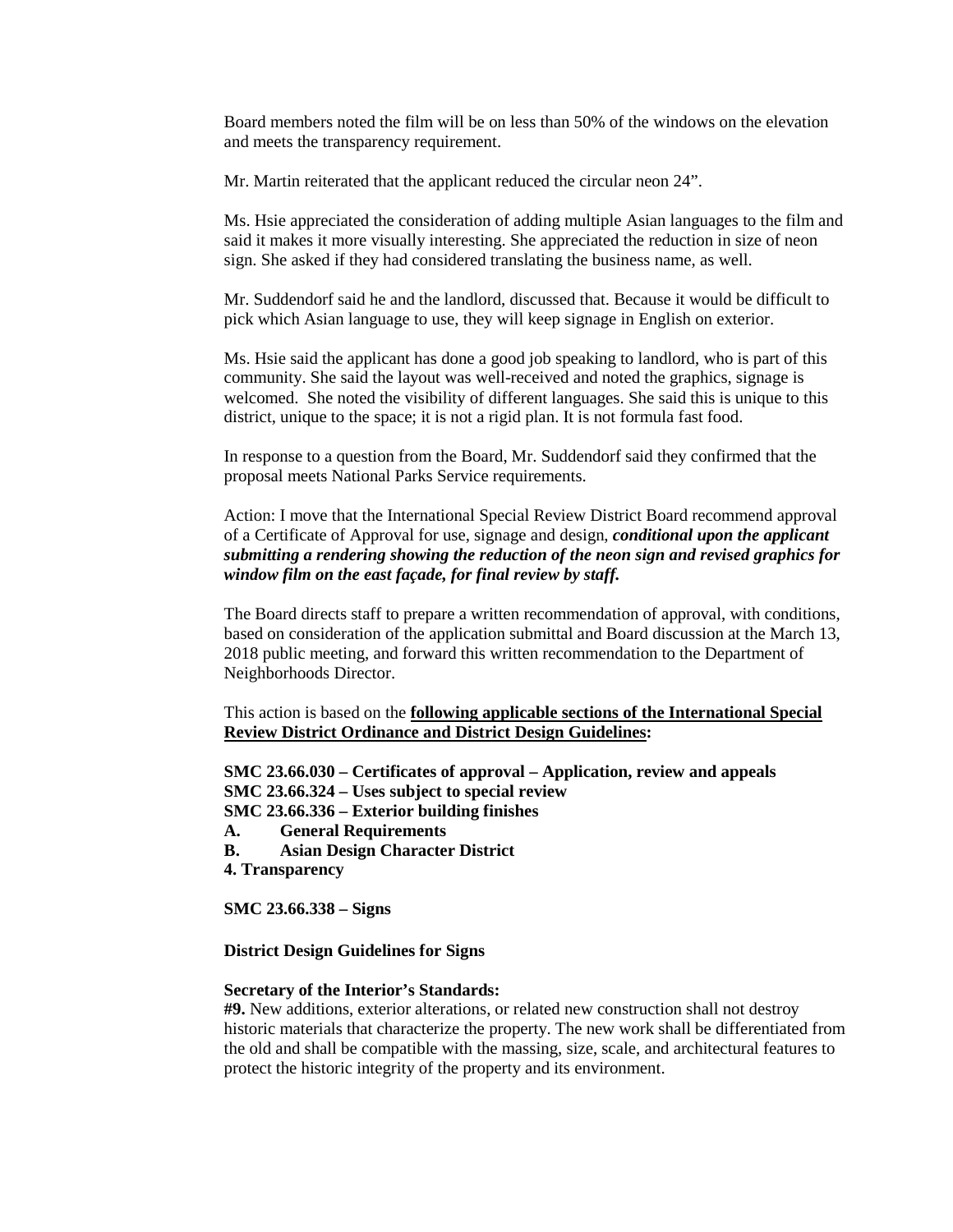**#10.** New additions and adjacent or related new construction shall be undertaken in such a manner that if removed in the future, the essential form and integrity of the historic property and its environment would be unimpaired

MM/SC/SH/SLT 6:0:0 Motion carried.

Ms. Frestedt appreciated the applicant's willingness to work within the Guidelines. She noted that formula fast food doesn't differentiate site by site. This applicant doesn't apply to same formula to each place.

031318.23 RoW along S. Dearborn St. *Applicant:* Bill Clark, SDOT

> Ms. Frestedt explained the proposed right-of-way alterations to facilitate construction of a protected bike lane. Alterations include revision to channelization and design of traffic islands. Exhibits included plans and photographs. The ISRD Board approved plans for rechannelization and construction of a protected bike lane along Dearborn from  $6<sup>th</sup>$  Ave. S. to 12<sup>th</sup> Ave. S. in 2016.

Applicant Comment:

Bill Clark, SDOT, provided an overview of the project and noted the last time he presented for the board was September 2016 when they presented the second phase of the project, which was temporary. He said they are now at phase 3, rechannelization for permanent bike lane. He explained they will resurface Dearborn from  $10<sup>th</sup>$  Ave to Rainier Ave. S. as part of this project. He said from  $12<sup>th</sup>$  to Rainier the only change will be the dedicated left turn median will go away although Corwin will have a dedicated left turn.

Mr. Williams asked about access to the Public Storage.

Mr. Clark said it won't have its own left turn but there will be a u-turn at Corwin they can use. He said the work is scheduled to run from the end of June through October.

Jocelyn Mamchur, SDOT, said they did a turning template because there are lots of large vehicles going into Goodwill.

Mr. Clark said there will be a traffic management plan which the contractor will design; there will be no less than two lanes open at any given time. He said there will be two eastbound and two westbound lanes in each direction; the median will be gone. He said the bikes lanes will be enhanced and protected. There will be no change to the pedestrian island at Dearborn and Rainier.

Mr. Leong asked how people will navigate coming off I-5.

Ms. Mamchur said that there will be posts, a bike buffer, and a bike signal there. She said the stop bar for bikes is ahead of that for vehicles.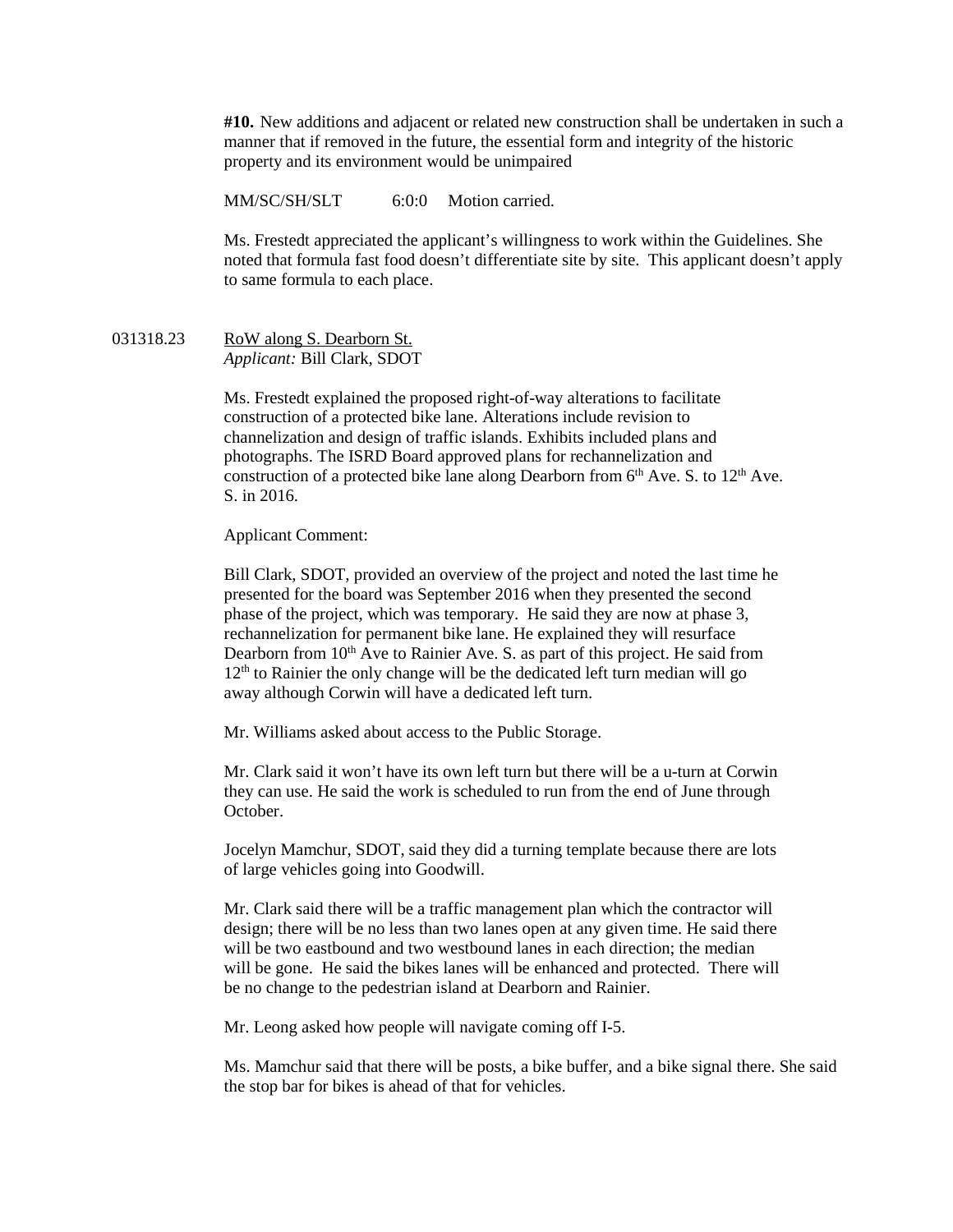Mr. Leong asked about entrance to I-90.

Ms. Mamchur said it will be signalized; anywhere there is a vehicle signal, there will be a bike signal. At driveways there will be pavement markings 4' wide.

Ms. Hsie said she wasn't sure that was enough of a visual for vehicles.

Ms. Mamchur said there will be delineator posts at driveway; curb is 8".

Mr. Clark said that driveways are difficult; he said there will be reflectors and 36" posts as well.

Mr. Martin asked if this approach has been successful.

Mr. Clark said it is part of the Vision Zero Initiative to reduce/eliminate traffic injuries/deaths.

Mr. Martin said vehicles come off I-5 fast and that they should do anything possible to make it safe.

Ms. Frestedt asked if any signage is planned for the Dearborn exit.

Ms. Mamchur said there will be signal revision signs.

Mr. Legon-Talamoni liked the idea of 'no turn on red' signs; it protects who has the right of way.

Public Comment: There was no public comment.

Board Discussion:

Mr. Martin said it is a safety improvement and he noted the clear presentation.

Ms. Chan said it would be nice to see the proposed bike lanes outlined on map.

Mr. Legon-Talamoni said that bicyclists will appreciate the upgrade.

Ms. Hsie asked if the entire lane will be painted.

Mr. Clark said that sharrows will be painted on the roadway and hard to miss.

Ms. Mamchur said that this will not be all green like what was done on Broadway.

Action: I move that the International Special Review District Board recommend approval of a Certificate of Approval for Street Use and Design on S. Dearborn Street between  $12<sup>th</sup>$ Ave. S. and Rainier Ave. S., including revision to work west of  $12<sup>th</sup>$  as noted.

The Board directs staff to prepare a written recommendation of approval, based on consideration of the application submittal and Board discussion at the March 13, 2018 public meeting, and forward this written recommendation to the Department of Neighborhoods Director.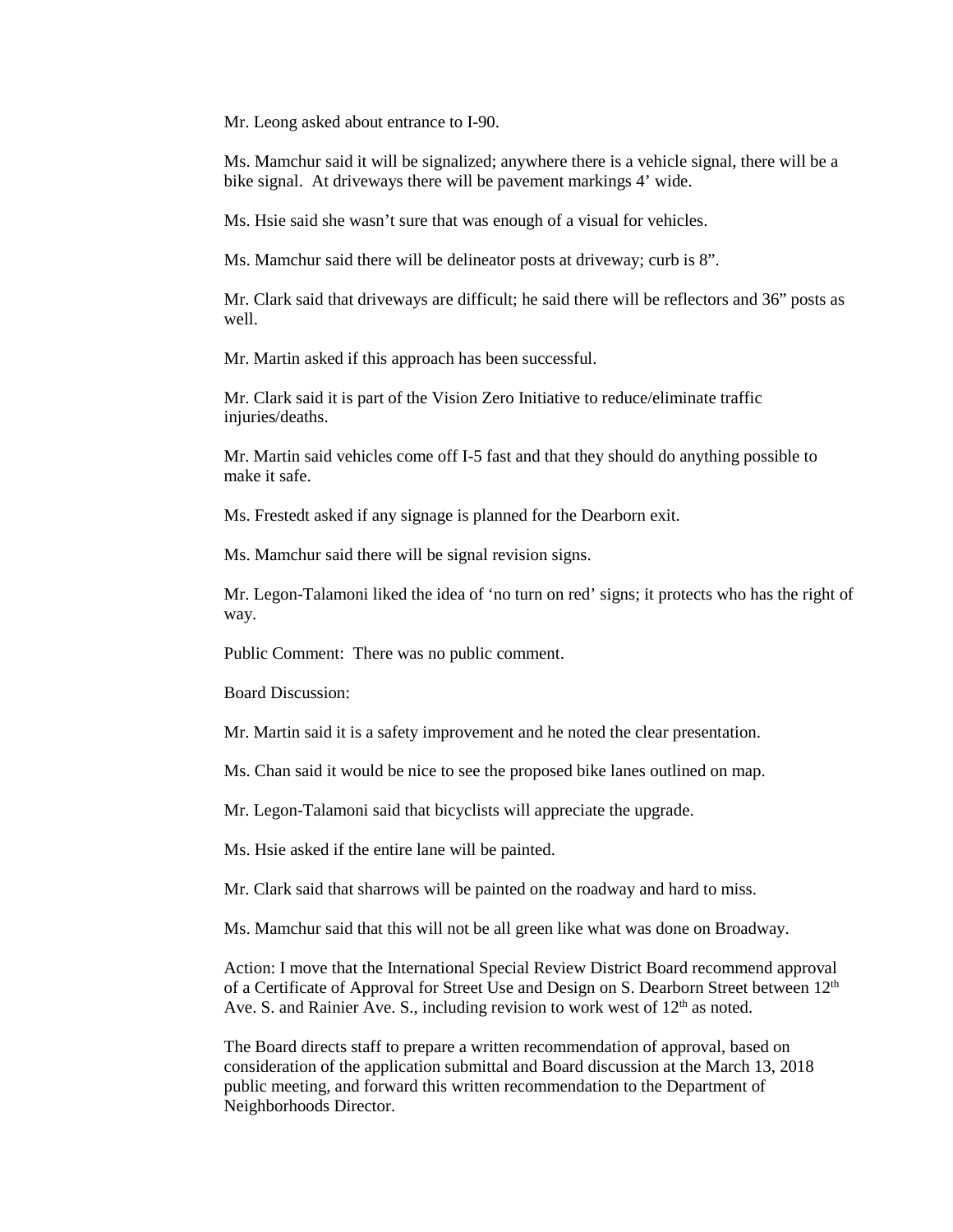This action is based on the **following applicable sections of the International Special Review District Ordinance and Design Guidelines:** 

**SMC 23.66.302 – International Special Review District goals and objectives SMC 23.66.334- Streets and sidewalks Secretary of Interior's Standard #9 & #10**

MM/SC/EC/SLT 6:0:0 Motion carried.

031318.24 900 S. Jackson St. – Pacific Rim *Applicant*: Robert Mak, Center Seattle Management, LLC

> Ms. Frestedt explained the application for proposed revision to exterior paint colors. Exhibits included photographs, plans and samples. She said this building is located in Little Saigon within the newly expanded ISRD boundary area. She presented on behalf of the applicant.

> Ms. Frestedt said she was presenting on behalf of the applicant, who was not in attendance. She explained the proposal to leave the bottom portion of the building gray; leave red band as is; paint peachy color white; and extend gray as noted on black and white photo to east and west sides.

In response to a question about whether or not the residential would be painted, Ms. Frestedt said the applicant didn't refer to painting the residential stories.

Public Comment: There was no public comment.

Mr. Legon-Talamoni said there is currently a clash between beiges. He said he would support the proposal.

Ms. Hsie said the new color won't distract any more or less than the current one. She worried about using white and noted it won't age well. She wondered if there is a graffiti plan.

Ms. Frestedt said the applicant told her they were bringing back original colors.

Mr. Legon-Talamoni suggested asking them about their maintenance plan.

There was a discussion about which surfaces are being painted. The Board expressed a desire for clarification on the extent of proposed paint colors. Ms. Frestedt said this could be included in the motion.

Members determined that they had enough information to make a recommendation.

Action: I move that the International Special Review District Board recommend approval of a Certificate of Approval for paint colors, as proposed with recommendation that maintenance plan be submitted to staff.

The Board directs staff to prepare a written recommendation of approval, based on consideration of the application submittal and Board discussion at the March 13, 2018